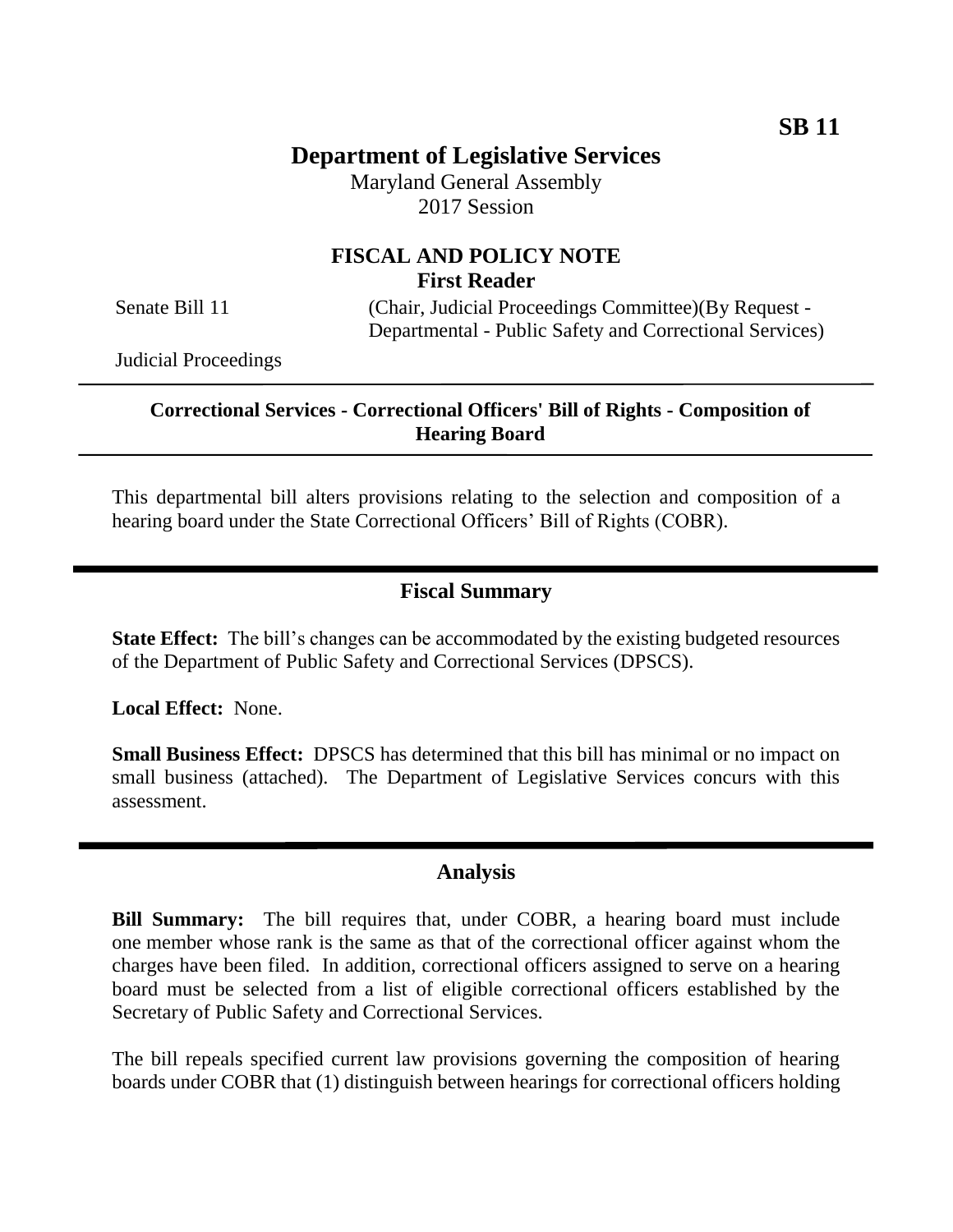the rank of sergeant or below and for correctional officers holding the rank of lieutenant or above; (2) require that correctional officers assigned to serve on a hearing board be randomly selected from a rotating list of eligible correctional officers maintained by DPSCS; (3) require DPSCS, after consultation with the specified exclusive representative for correctional officers, to determine the manner of selection of correctional officers who are eligible to serve on a rotating list and the manner of the selection of correctional officers for a hearing board; and (4) require participation by the hearing board chair in deliberations, authorize the chair to vote on a specified decision, and authorize the chair to file a statement of position for the record.

**Current Law:** Chapter 194 of 2010 enacted COBR, which provides for the employment, investigation, and discipline of State correctional officers working in a State correctional facility. COBR extends uniform investigatory and disciplinary protections to officers whose duties relate to the investigation, care, custody, control, or supervision of inmates.

Under COBR, an authorized hearing board must consist of at least three members. For correctional officers holding the rank of sergeant or below, the hearing board must be composed of two correctional officers who are members of the bargaining unit, one of whom is the same rank as the correctional officer facing charges, and one correctional officer ranked lieutenant or higher. For correctional officers holding the rank of lieutenant and above, the hearing board must be composed of one correctional officer of equal rank, one correctional officer of equal or lower rank, and one correctional officer of equal or higher rank.

Correctional officers assigned to serve on a hearing board must be randomly selected from a rotating list of correctional officers eligible to serve on disciplinary hearing boards maintained by DPSCS. The department, after consultation with the exclusive representative for the correctional officers who are covered by COBR, must determine (1) the manner of selection of correctional officers who are eligible to serve on a rotating list and (2) the manner of the selection of correctional officers for a hearing board.

Correctional officers assigned to serve on a hearing board (1) must be from a facility other than the facility to which the correctional officer facing charges is regularly assigned and (2) may not have had a role in the investigation or the interrogation of the correctional officer against whom the charges are filed, or be involved in any way with the incidents that are the subject of the complaint.

The highest ranking member of the hearing board must serve as the hearing board chair. The chair of the hearing board must participate in any deliberations and may file a statement of position for the record; however, the chair may only vote on the decision in the event of a tie. The chair of the hearing board must be from a different facility than the other board members.

SB 11/ Page 2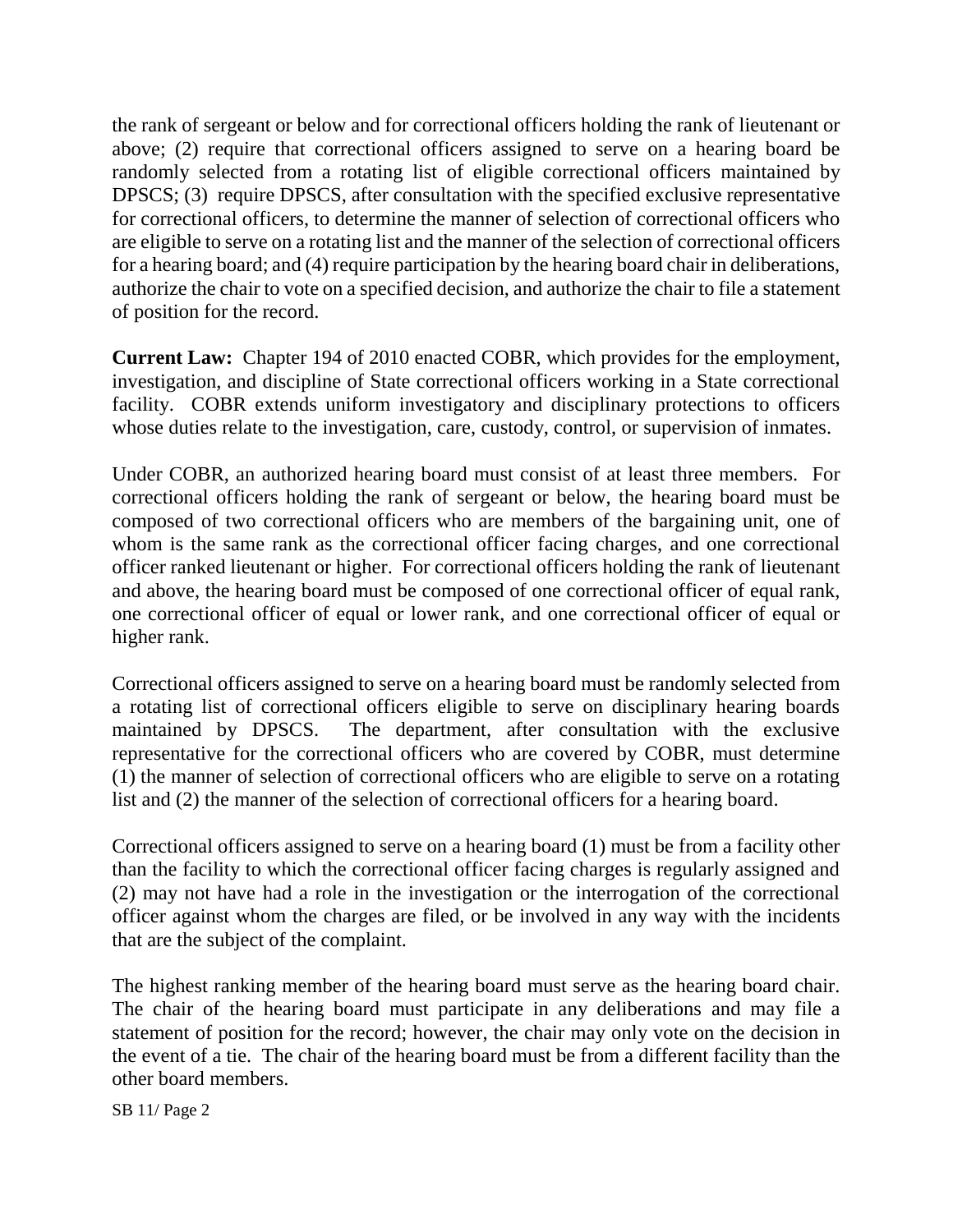A majority vote of all members of the board determines the decisions of the hearing board. The votes of the hearing board are confidential with decisions reported by the chair.

The appointing authority and the exclusive bargaining representative may negotiate an alternative method of forming the hearing board for members of the collective bargaining unit.

**Background:** Recent indictments involving prison corruption have brought attention to the importance of having a robust, fair, and effective disciplinary process within the correctional system. In October 2016, more than 50 correctional officers and inmates were charged in a widespread bribery and drug conspiracy inside the Eastern Correctional Institution. Prison guards are accused of smuggling cellphones, tobacco, and drugs into the facility in exchange for money and sex. In 2013, more than two dozen State correctional officers at the Baltimore City Detention Center and the Baltimore Central Booking and Intake Center were indicted over allegations that they helped leaders of a dangerous national gang operate a drug-trafficking and money-laundering scheme from behind bars.

DPSCS advises that, given the total number of correctional officers employed by the department, the rotating list of correctional officers eligible to serve on a hearing board is vast (at least 6,000). Once randomly selected to serve on a hearing board, each correctional officer must undergo training on COBR and the disciplinary process. Due to the frequency by which a hearing board is required to convene, the department is continuously having to provide training to new hearing board members. DPSCS advises that this practice slows the hearing board process and leads to less effective hearing boards. According to DPSCS, the bill's changes are intended to increase the efficiency and effectiveness of hearing boards by establishing a smaller pool of candidates to receive robust training and become familiar with the process.

# **Additional Information**

**Prior Introductions:** None.

**Cross File:** None.

**Information Source(s):** Department of Public Safety and Correctional Services; Department of Legislative Services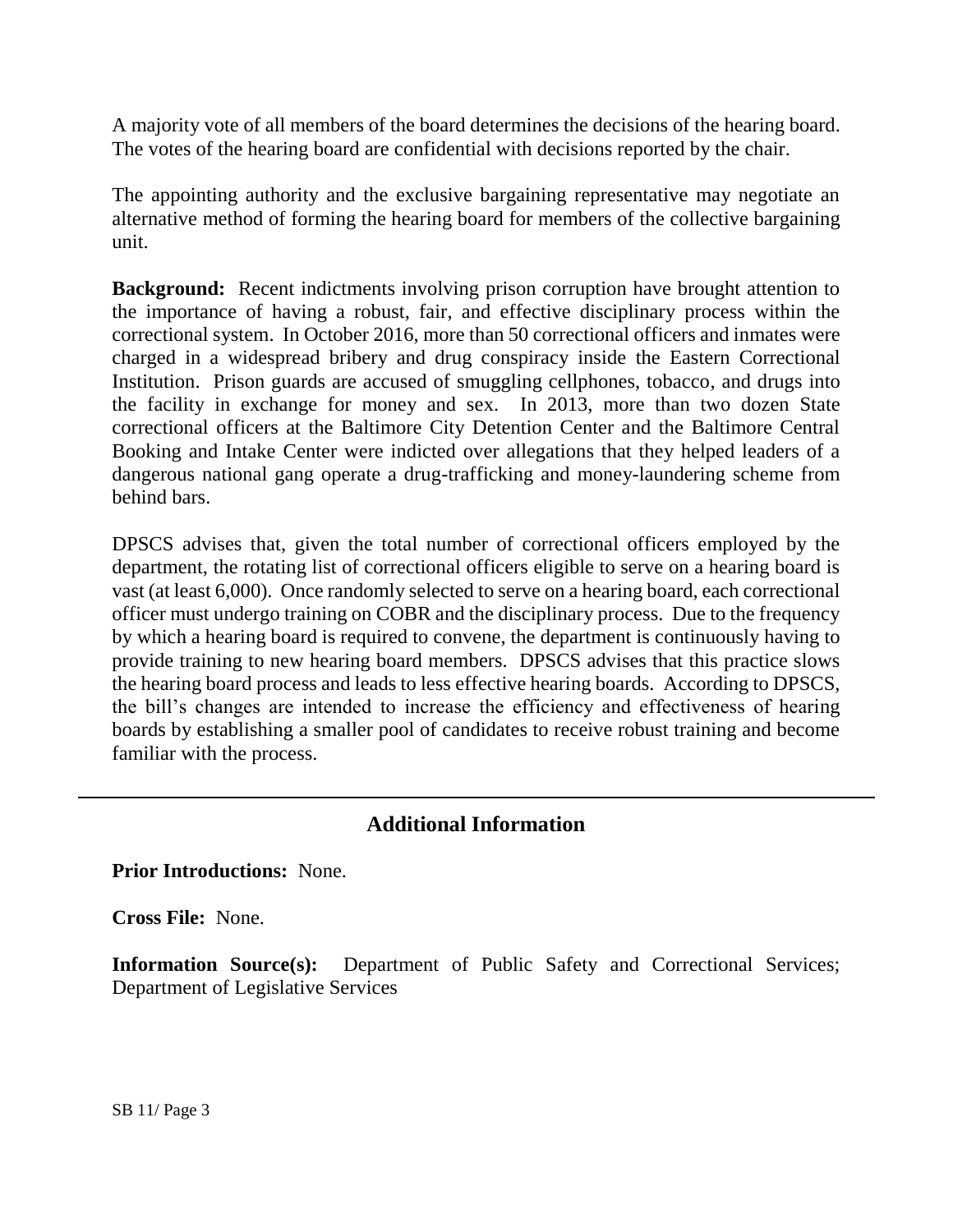**Fiscal Note History:** First Reader - January 13, 2017 mm/lgc

Analysis by: Shirleen M. E. Pilgrim Direct Inquiries to:

(410) 946-5510 (301) 970-5510